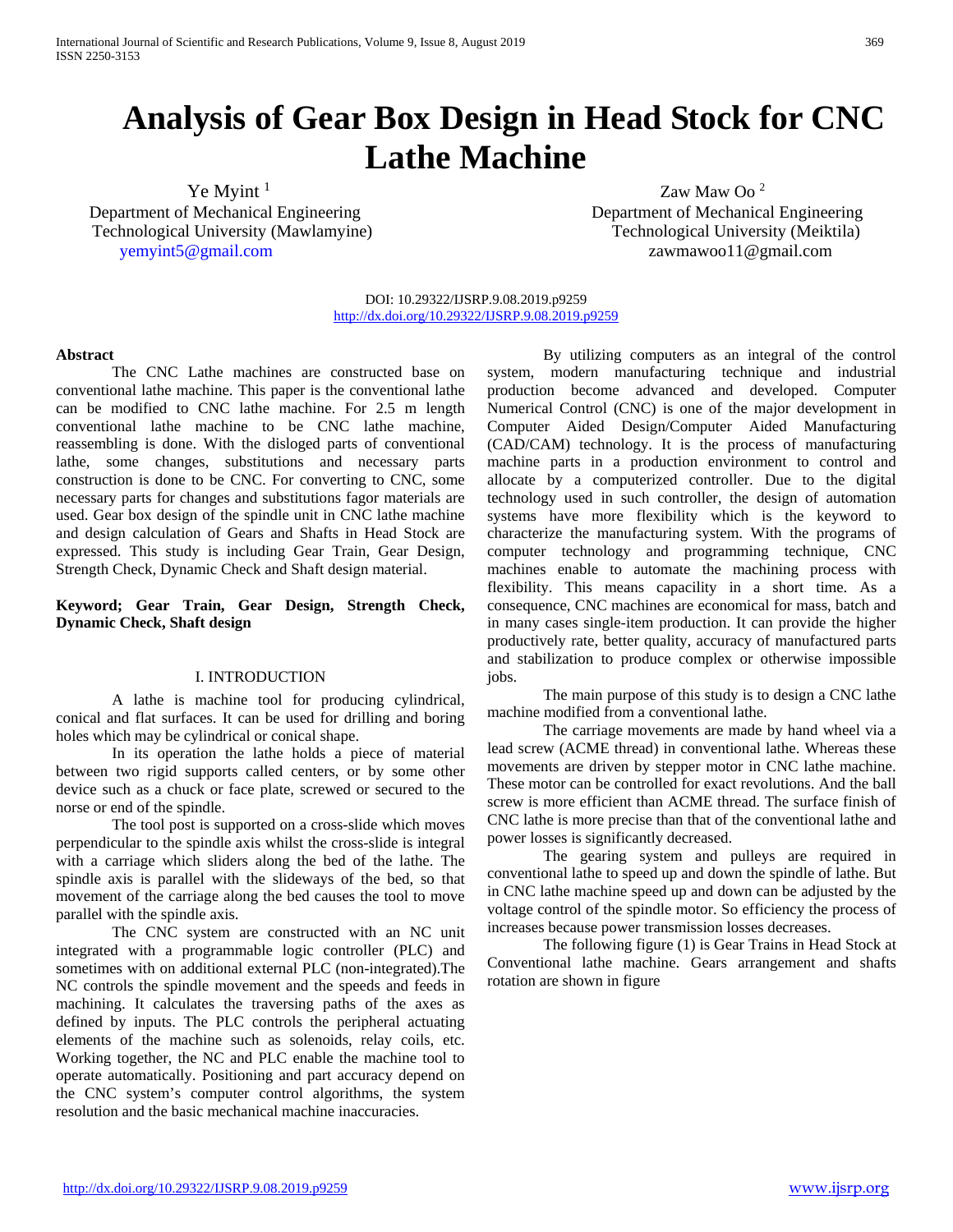

**Figure (1) Gear Trains in Head Stock at Conventional Lathe**

To get the desired three speed ranges gear trains in conventional lathe machine was changed, figure (2) is gear trains in Head Stock at CNC lathe machine.



**Figure (2) Gear Trains in Head Stock at CNC Lathe Machine**

The desired three speed ranges are 0-100 RPM at low speed position, 0-500 RPM at middle speed position and 0-1500 RPM at high speed position



**Figure (3) Gear Arrangement at 0-100 RPM**

### II.DESIGN CALCULATION OF GEAR TRAINS

Calculation of Input Shaft Speed For Gear Arrangement at 0-100 rpm Output speed of Spindle = 100 rpm Train Value,  $TV = \frac{1}{\text{Output speed}}$ Inputspeed  $TV = -$ I H D E B C A B N N N N N N N N N N  $\times \frac{14C}{12} \times \frac{14E}{12} \times \frac{14H}{12} \times$  $= -\frac{1}{50} \times \frac{1}{36} \times \frac{1}{42} \times \frac{1}{17} \times \frac{1}{18}$ 72 17 68 42 42 36 36 50  $\frac{36}{28} \times \frac{36}{28} \times \frac{42}{12} \times \frac{68}{12} \times$  $= -11.52$  = 11.52 (opposite direction) Input Speed  $= TV \times$  Output Speed  $= 11.52 \times 100$  $= 1152$  rpm  $(rpm)$ <sub>A</sub> =  $(rpm)$ <sub>p</sub> = 1152 rpm 100  $(100 - s)$ D D (rpm) (rpm) m P pulley  $\frac{\text{motor}}{\text{motor}} = \frac{D_{\text{P}}}{D} \times \frac{(100 - \text{C})^2}{n}$ Slip (0-5 %) Maximum slip,  $s = 5%$ (rpm)  $_{\text{motor}} = 1152 \times 2 \times \frac{100}{100}$ 100−5

$$
= 2188.8
$$
 rpm  

$$
= 2189
$$
 rpm

The theoretical desired meter speed = 22189 rpm

Design Calculation of Spur Gear Pinion (B) on Idler Shaft and Gear  $(A)$  on  $1<sup>st</sup>$  Shaft Input power  $= 10 \text{ kW}$  (motor)  $Material = Cast \tSteel$  $S_{\rm O} = 140$  MN/m<sup>2</sup>  $BHN = 400$  $E_P = 200 \times 109$  N/m2  $E_{g} = 200 \times 109$  N/m2  $C = precision cut$  $(rpm)_p = 1600$  rpm  $VR = 1.388$  $N_P = 36$ 

$$
D_P = 108 \text{ mm}
$$
  
\n
$$
N_g = 50
$$
  
\n
$$
D_g = \frac{50}{36} \times 108 = 150 \text{ mm}
$$
  
\n
$$
\frac{(rpm)_p}{(rpm)_g} = \frac{1600}{(rpm)g} = \frac{50}{36}
$$
  
\n
$$
(rpm)_g = 1152 \text{ rpm}
$$

Gear and pinion are same material.

L N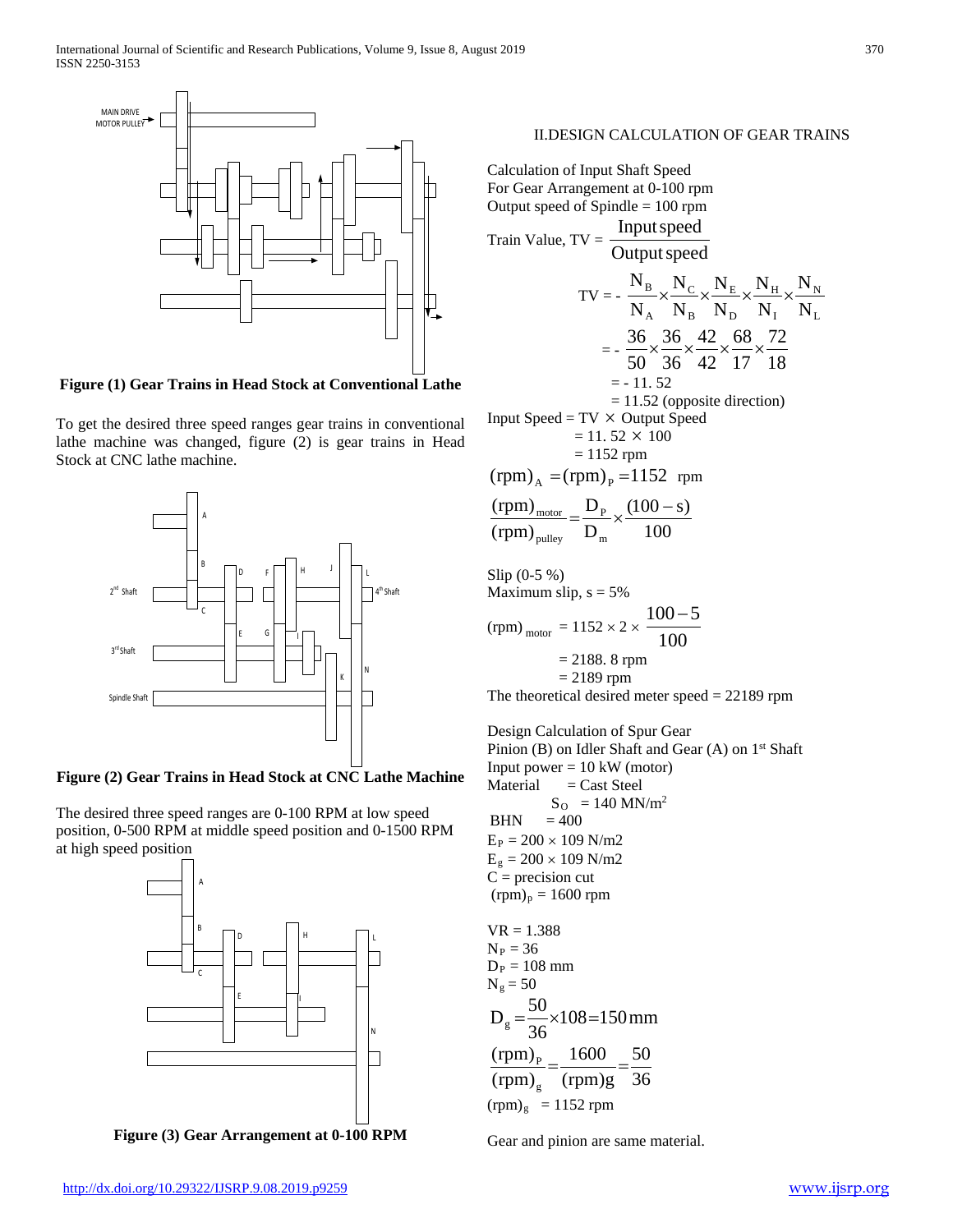Base design on pinion. Strength Check Known diameter case

$$
\left[\frac{1}{m^2y}\right]_{all} = \frac{S_{all}k\pi^2}{F_t}
$$

$$
V = \frac{\pi \times D_{P} \times (rpm)_{P}}{60} = \frac{\pi \times 0.108 \times 1600}{60}
$$
  
= 9.048 m/s < 10 m/s

$$
S_{all} = S_{o} \left[ \frac{3}{3 + V} \right]
$$
  
= 140 \left[ \frac{3}{3 + V} \right] = 34.861MN/m<sup>2</sup>  

$$
F_{t} = \frac{9550 \times kW}{(rpm)_{p} \times D_{p/2}} = \frac{9550 \times 10}{1600 \times \frac{0.108}{2}} = 1105.324N
$$

Let  $k_{(max)} = 4$ 

$$
\left[\frac{1}{m^2 y}\right]_{\text{all}} = \frac{34.861 \times 4 \times \pi^2}{1105.342} = 1.245 \text{MN/m}^2
$$
  
Assume, y = 0.1  

$$
\left[\frac{1}{m^2 \times 0.1}\right] = 1.245 \times 10^6
$$

$$
m = 2.834 \text{ mm}
$$
  
Standard module series, 1, 1.25, 1.5, 2, 2.5, 3, 4, 5, ...  
Try, m = 2.5

$$
N_{\rm p} = \frac{108}{2.5} = 43.2 \neq \text{integer}
$$
  
Try, m = 3  

$$
N_{\rm p} = \frac{108}{3} = 36
$$

 $N_P = 36$ ,  $y_P = 0.12$  (From form factor Table)

$$
\left[\frac{1}{m^2 y}\right]_{\text{indu}} = \frac{1}{(0.003)^2 \times 0.12} = 0.926 \text{MN} / \text{m}^2
$$

$$
\left[\frac{1}{m^2 y}\right]_{\text{all}} > \left[\frac{1}{m^2 y}\right]_{\text{indu}}
$$

Design Satisfactory Choose,  $m = 3$ face width,  $b = k_{\text{redu}} \times \pi \times m$ 2.975 1.254  $=4 \times \frac{0.926}{1.354}$  $\mathbf{m}^2\mathbf{y}$ 1  $\mathbf{m}^2\mathbf{y}$ 1  $k_{\text{redu}} = k$ all 2 indu 2 redu  $-\mathbf{r}_{\text{(max)}}$  $\overline{\phantom{a}}$  $\rfloor$  $\left| \frac{1}{m^2v} \right|$ L  $\mathsf{L}$  $\overline{\phantom{a}}$  $\rfloor$  $\left| \frac{1}{m^2v} \right|$ L  $\mathsf{L}$  $=$   $k_{\text{(max)}} \times$ 

 $= 2.975 \times \pi \times 3$ 

Dynamic Check Endurance Force  $F_o = S_o$  by $\pi m$  $= 140 \times 10^6 0.028 \times 0.12 \times \pi \times 0.003$  $= 4433N$  $m = 3$ , Tooth Error = 0.01  $C = 114$  (from Table 4.2)

Dynamic Force  
\n
$$
F_d = F_t + \frac{21V(bC + F_t)}{21V + \sqrt{bC + F_t}}
$$
\n= 1105.324 + \frac{21 \times 9.048(0.028 \times 114 + 1105.324)}{21 \times 9.048 + \sqrt{0.028 \times 114 + 1105.324}}\n= 2048.560 N

Wear Fore,

\n
$$
F_{w} = D_{P} b K Q
$$
\n
$$
Q = \frac{2N_{g}}{N_{g} + N_{P}} = \frac{2 \times 50}{50 + 36} = 1.163
$$
\n
$$
S_{es} = [2.75(BHN) - 70]MN/m^{2}
$$
\n
$$
= [2.75(400) - 70] = 1030MN/m^{2}
$$
\n
$$
K = \frac{S^{2}c_{ss} \sin \phi \left[\frac{1}{E_{p}} + \frac{1}{E_{g}}\right]}{1.4}
$$
\n
$$
(1030 \times 10^{6})^{2} \sin 20^{\circ} \left[\frac{2}{200 \times 10^{9}}\right]}
$$
\n
$$
= \frac{1.4}{1.4}
$$
\n
$$
= 2591.779 kN/m^{2}
$$

 $F_w = 0.108 \times 0.028 \times 2591.779 \times 10^3 \times 1.163$  $= 9115.059 N$  $F_o > F_d, F_w > F_d$ ∴ Design is Satisfactory.

# III.DESIGN CALCULATION OF SHAFTS FOR GEAR ARRANGEMENT AT 0-100 RPM

2nd Shaft  $D_{c} = 108$  mm,  $D_D = 126$  mm  $(rpm)<sub>c</sub> = 1600$  rpm Power =  $10 \text{ kW}$  $M_t = \frac{3330 \times KN}{1588} = \frac{3330 \times 10}{1588} = 59.688 \text{Nm}$ 1600  $9550\times 10$ rpm  $\frac{9550 \times kW}{4000} = \frac{9550 \times 10}{4000} =$  $F_{t_1}$  = 1105.33 N,  $F_{r_1}$  =  $F_{t_1}$  tan 20° = 402.307 N  $F_{t_2}$  = 947.429 N,  $F_{r_2}$  =  $F_{t_2}$  z tan 20° = 344.836 N From HLD Taking moment about  $R_1$ ,  $\sum M_{R_1} = 0$  [ $\downarrow$  + ]  $-R_{2} \times 0.3335 + 947.429 \times 0.139 + 1105.33 \times 0.05 = 0$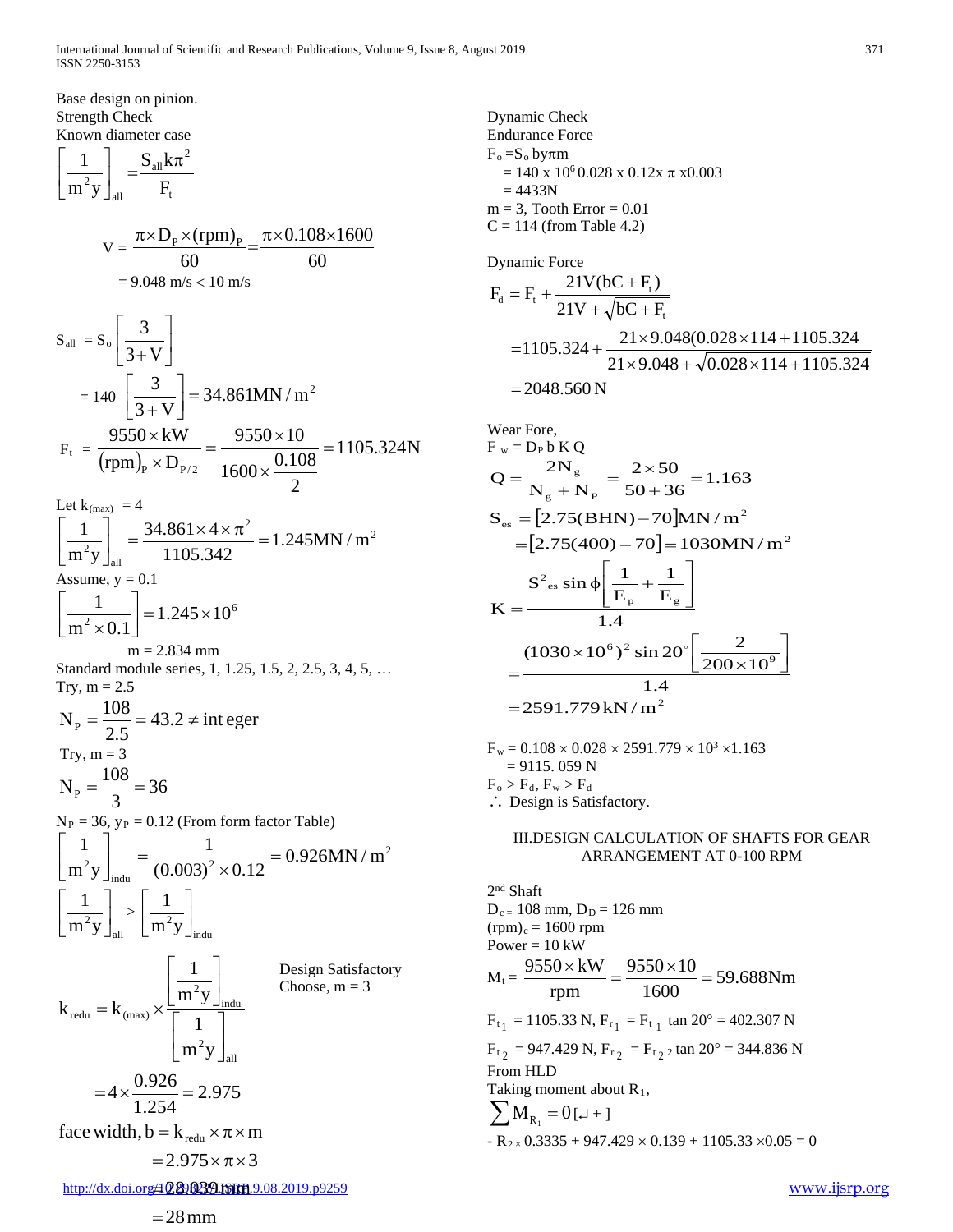$R_2 = 560.597$  N  $[\sum Fy \uparrow = 0]$  $R_1 + R_2 - 947.429 - 1105.33 = 0$  $R_1 = 1492. 162 N$ From H.B.M.D  $M_1 = 1492.162 \times 0.05 = 74.608$  Nm  $M_2 = 560.597 \times 0.1945 = 109.036$  Nm From VLD Taking moment about R<sub>3</sub>  $\sum M_{R_3} = 0$ [ $\downarrow$ +]  $R_4 \times 0.3335 - 344.836 \times 0.139 + 402.307 \times 0.05 = 0$  $R_3 = 140.88$  N From V.B.M.D  $M_3 = 140.88 \times 0.05 = 7.044$  Nm  $M_4 = 83.409 \times 0.1945 = 16.223$  Nm 2  $S_s = 40$  MN / m  $Max: M_{b} = 110.236 Nm$  $k_b = 1.5, k_t = 1$ 2 4 2  $M_{R_2} = \sqrt{M_2^2 + M_4^2} = 110.236$  Nm 2 3 2  $M_{R_1} = \sqrt{M_1^2 + M_3^2} = 74.939$  Nm  $^{2}$   $(1)$  50.600<sup>2</sup>  $=\frac{16}{\pi \times 40 \times 10^6} \sqrt{(1.5 \times 110.236)^2 + (1 \times 59.688)}$ 2 t  $\mathbf{t}$ 2  $b^{111}b$ s  $d^3 = {16 \over \pi S_s} \sqrt{(k_b M_b)^2 + (k_t M_t)}$  $d^3 = 0.02818$  m  $= 28.18$  mm Std,  $d = 29$  mm



| Fig(4) Bending Moment diagram       |
|-------------------------------------|
| Table 1 Results of Spur Gear Design |

| Detail      | GearA             | GearB             | GearC             | GearD             | GearE             |
|-------------|-------------------|-------------------|-------------------|-------------------|-------------------|
| <b>Type</b> | Spur              | Spur              | Spur              | Spur              | Spur              |
| Material    | Cast              | Cast              | Cast              | Cast              | Cast              |
|             | Steel             | Steel             | Steel             | Steel             | Steel             |
| $S_{0}$     | 140               | 140               | 140               | 140               | 140               |
|             | MN/m <sup>2</sup> | MN/m <sup>2</sup> | MN/m <sup>2</sup> | MN/m <sup>2</sup> | MN/m <sup>2</sup> |
| <b>BHN</b>  | 400               | 400               | 400               | 400               | 400               |
| Diameter    | 150               | 108               | $108 \text{ mm}$  | $126 \text{ mm}$  | $126 \text{ mm}$  |
|             | mm                | mm                |                   |                   |                   |
| φ           | 20 Full           | 20 Full           | 20 Full           | 20 Full           | 20 Full           |
|             | Depth             | Depth             | Depth             | Depth             | Depth             |
| V.R         | 1.388             | 1                 | 1                 | 1                 | 1                 |
| R.P.M       | 1152              | 1600              | 1600              | 1600              | 1600              |
| Type of     | Precision         | Precision         | Precision         | Precision         | Precision         |
| Cut         | cut               | cut               | cut               | cut               | cut               |

Table.2 Results of Spur Gear Design

| Detail | Gear H | Gear I | Gear L | Gear N |
|--------|--------|--------|--------|--------|
| Type   | Spur   | Spur   | Spur   | Spur   |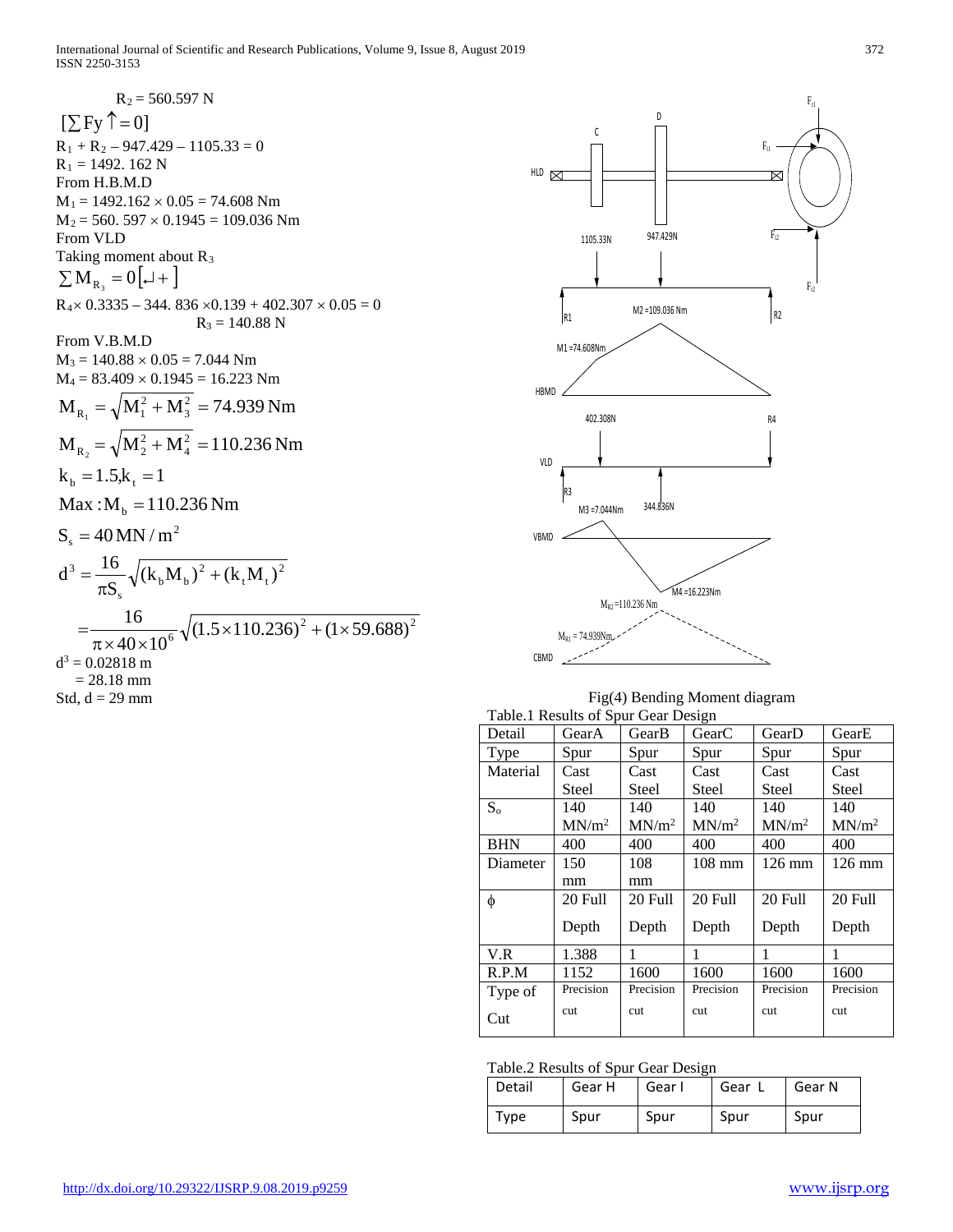| Material   | Cast              | Cast              | Cast              | Cast              |
|------------|-------------------|-------------------|-------------------|-------------------|
|            | Steel             | Steel             | Steel             | Steel             |
| $S_0$      | 140               | 140               | 140               | 140               |
|            | MN/m <sup>2</sup> | MN/m <sup>2</sup> | MN/m <sup>2</sup> | MN/m <sup>2</sup> |
| <b>BHN</b> | 400               | 400               | 400               | 400               |
| Diameter   | 204 mm            | 51 mm             | 72 mm             | 288 mm            |
| φ          | 20 Stub           | 20 Stub           | 20 Stub           | 20 Stub           |
| V.R        | 4                 | 4                 | 4                 | 4                 |
| R.P.M      | 400               | 1600              | 400               | 100               |
| Type       | Precision         | Precision         | Precision         | Precision         |
|            | cut               | cut               | cut               | cut               |

Table. 3 Strength Check in Gear Design

|                                  | b        |   | $(1/m^2y)$                 | $(1/m^2y)_{in}$            | No. of teeth |      |
|----------------------------------|----------|---|----------------------------|----------------------------|--------------|------|
|                                  |          | m | all                        | du                         | Pinion       | Gear |
| 1 <sup>st</sup><br>gear<br>(A,B) | 28<br>mm | 3 | 1.245<br>MN/m <sup>2</sup> | 0.926<br>MN/m <sup>2</sup> | 36           | 50   |
| 2 <sub>nd</sub><br>gear<br>(B,C) | 28<br>mm | 3 | 1.245<br>MN/m <sup>2</sup> | 0.926<br>MN/m <sup>2</sup> | 36           | 36   |
| 3 <sup>rd</sup><br>gear<br>(D,E) | 16<br>mm | 3 | 2.114<br>MN/m <sup>2</sup> | 0.887<br>MN/m <sup>2</sup> | 42           | 42   |
| 4 <sup>th</sup><br>gear<br>(H,I) | 37<br>mm | 3 | 0.974<br>MN/m <sup>2</sup> | 0.949<br>MN/m <sup>2</sup> | 17           | 68   |
| 5 <sup>th</sup><br>gear<br>(L,N) | 47<br>mm | 4 | 0.555<br>MN/m <sup>2</sup> | 0.521<br>MN/m <sup>2</sup> | 18           | 72   |

Table.4 Dynamic Check in Gear Design

|                         | F.         | Fw         | F۹         |
|-------------------------|------------|------------|------------|
| 1 <sup>st</sup><br>gear | 4433.416 N | 9115.059 N | 2048.560   |
| 2 <sub>nd</sub><br>gear | 4433.416 N | 9115.059 N | 2048.560   |
| <b>3rd</b><br>gear      | 2638.938 N | 5225.026 N | 1780.833 N |
| 4 <sup>th</sup><br>gear | 5711.981 N | 7825.099 N | 3863.798 N |
| 5 <sup>th</sup><br>gear | 9922.406 N | 14032.92 N | 8490.313 N |

Table.5 Results of Shafts Design

| Type of  | 2 <sub>nd</sub> | <b>2rd</b> | $4^{\text{th}}$ | Spindle |
|----------|-----------------|------------|-----------------|---------|
| Shaft    | Shaft           | Shaft      | Shaft           | shaft   |
| Material | Com             | Comm       | Comm            | Commer  |
|          | merci           | ercial     | ercial          | cial    |
|          | al              | steel      | steel           | steel   |

|                      | steel |                 |       |            |
|----------------------|-------|-----------------|-------|------------|
| Ss                   | 40    | 40              | 40    | 40         |
| (MN/m <sup>2</sup> ) |       |                 |       |            |
| <b>RPM</b>           | 1600  | 1600            | 400   | 100        |
| Diameter             | 29    | $27 \text{ mm}$ | 47 mm | $d_i = 71$ |
| (mm)                 | mm    |                 |       | mm         |
|                      |       |                 |       | $d_0 = 91$ |
|                      |       |                 |       | mm         |
| Length               | 333.5 | 515.5           | 377.5 | 865 mm     |
| (mm)                 | mm    | mm              | mm    |            |

# IV.CONCLUSION

The main aim of this paper is to help in reassembling from conventional lathe machine to CNC lathe Machine. The modified CNC Lathe was fabricated by using 2.5 meter local conventional lathe machine. The modified machine is made of parts, such as ballscrew, servomotor and computer. In this paper, my portion is Design Calculation of Gear that is arranged to transfer the ranges of spindle. There were 18 ranges in the lathe deal with. But in CNC Lathe, there are only three wide ranges. The three speed ranges in CNC are low speed position 0-100 rpm and, middle speed position 0-500 rpm and high speed position 0-1500 rpm. In figure ( 1 ), it is the gear arrangement of Head Stock in Conventional Lathe Machine and in figure ( 2 ), it is transferring for Gear Arrangement of CNC Lathe Machine. In this paper, the calculation on appropriate diameter of Shafts and Gears design has been made.

The required design calculation of Spur Gears can be calculated through both Strength and Dynamic check and it involves many steps. In design calculation of shaft, it requires rotational speed of shaft must be known. The ASME Code Equation is used to calculate the design of shafts. In this paper, design calculation results for gear and shaft are satisfied machine design. The results of gears and shafts are described with tables.

# ACKNOWLEDGMENT

We would like to sincerely acknowledge the encourageous efforts of our department of mechanical engineering, Technological University (Mawlamyine). I wish to express my sincere thanks to all my friends for their goodwill and constructive ideas.

# REFERENCES

[1] Hall, Holowenko and Laughlin, 1964, "Theory and Problems of Machine Design"

SOS series Schoum Publishing Co; New York

- [2] Harold A. Rothbart, 1996, "Mechanical Design Handbook" McGraw-Hill Company Ltd.
- [3] HMT Limited, 1998. "Mechatronics" Tata McGraw-Hill Publishing Company Ltd
- [4] Mike Lynch, 1992. "Computer Numerical Control for Machining" McGraw-Hill Company Ltd
- [5] N K Memta, 1999. "Machine Tool Design and Numerical Control" Second Edition, Tata McGraw-Hill Company Publishing Limited.